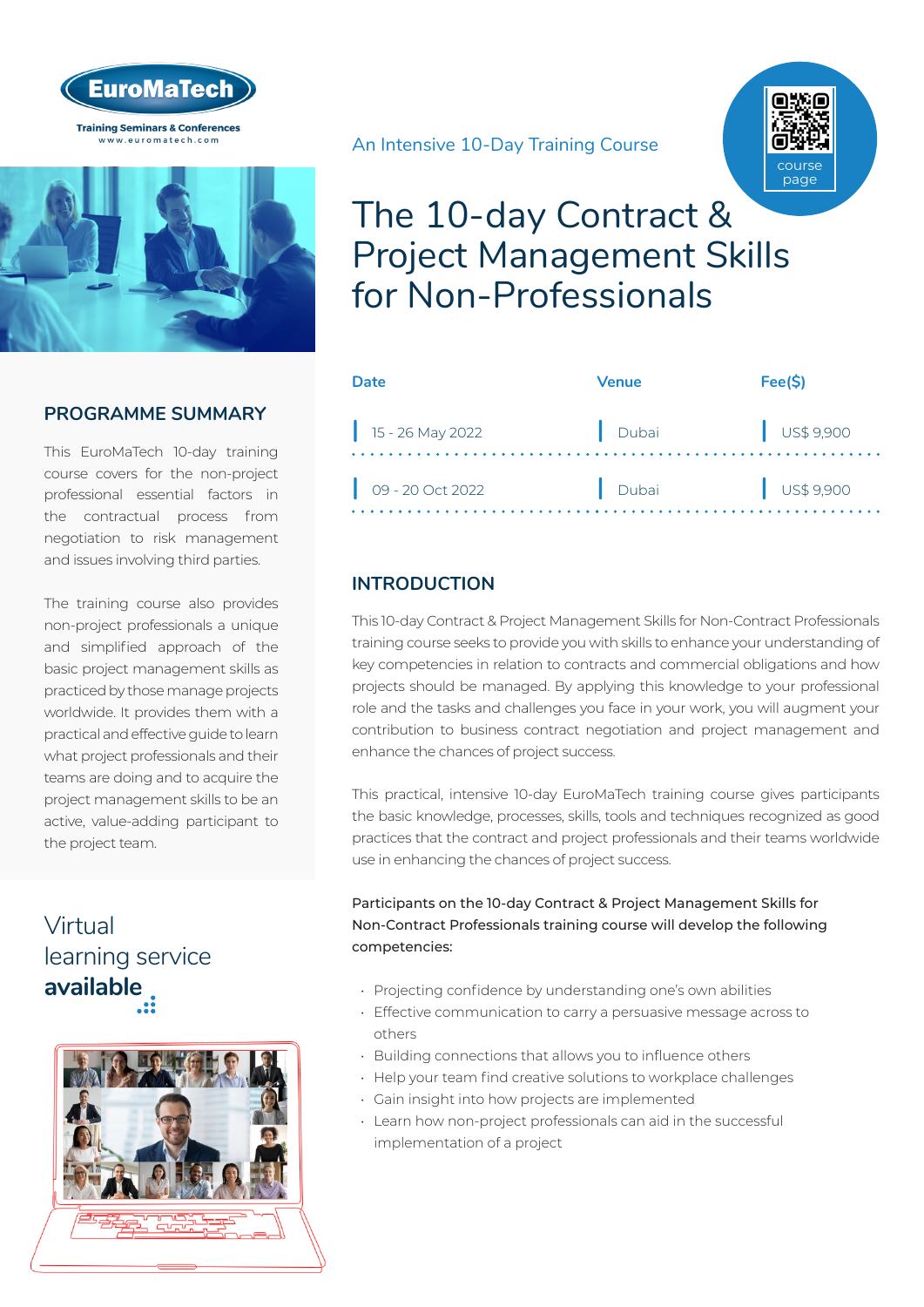#### **TRAINING METHODOLOGY**

The 10-day Contract & Project Management Skills for Non-Contract Professionals training course will combine conventional presentations with the use of course materials and interactive practical exercises, supported by case studies, etc. It includes concepts definition, experiential exercises, practical examples, dialogues and discussions. A high level of delegates' participation is expected to relate the contract management and project management knowledge and skills learned in the programme to the actual needs at their workplace.

#### **In-house Training**

EuroMaTech is capable of conducting this training programme exclusively for your delegates. Please e-mail us on inhouse@euromatech.ae for further information and/or to receive a comprehensive proposal.





+971 50 196 6003

**Email Address:** info@euromatech.ae

**Website:** www.euromatech.com

#### **WHO SHOULD ATTEND**

The 10-day Contract & Project Management Skills for Non-Contract Professionals training course is suitable for, but not limited to, the following audience:

- Professionals and leaders whether involved in contract management or not – who wish to learn more about contract negotiation and risk management in order to improve their leadership and management skills
- Personnel moving into contract management roles wishing to improve practical and legal knowledge
- Those who are involved in projects but do not manage them, such as Project Team Members, Coordinators, Stakeholders, Analysts, etc., who want to increase their level of effective and efficient contribution to the success of their project
- Anyone in an administrative role in project environments, such as Executive Assistants and other Administrative Professionals, who wish to increase their level of effective and efficient contribution to the success of any projects they are involved in

#### **PROGRAMME OBJECTIVES**

Participants on EuroMaTech's 10-day Contract & Project Management Skills for Non-Contract Professionals training course will be able to:

- Understand the fundamentals of contracts
- Identify the fundamental concepts in commercial obligations
- Learn what variations can be used to reflect differing requirements
- Understand the jurisdictional variations in international business
- Identify the degree of convergence is there in international contracts
- Learn what are some of the usual clauses in contracts
- Understand how can we identify and manage risk in contracts
- Obtain a fundamental understanding of basic aspects of managing projects
- Familiarize and use essential vocabulary and terminology in managing projects and apply basic project management knowledge, skills, tools and techniques to increase both work efficiency and effectiveness on the project team
- Plan, organize and control project activities by using proven project management skills of successful projects
- Learn and implement the five project management process groups to be performed for any project.
- Identify and understand the ten knowledge areas of project management
- Realize the importance of both hard skills and soft skills as these are applied to different aspects of successfully managing a project for the project team
- Learn how to proactively plan, monitor, track, update and control risks and opportunities to increase the probability of project success
- Manage the on-going needs, concerns and expectations of stakeholders to effectively engaging them in project decisions and execution to support the project's interests
- Establish an effective and efficient communication strategy to get cooperation and coordination from stakeholders towards meeting the project objectives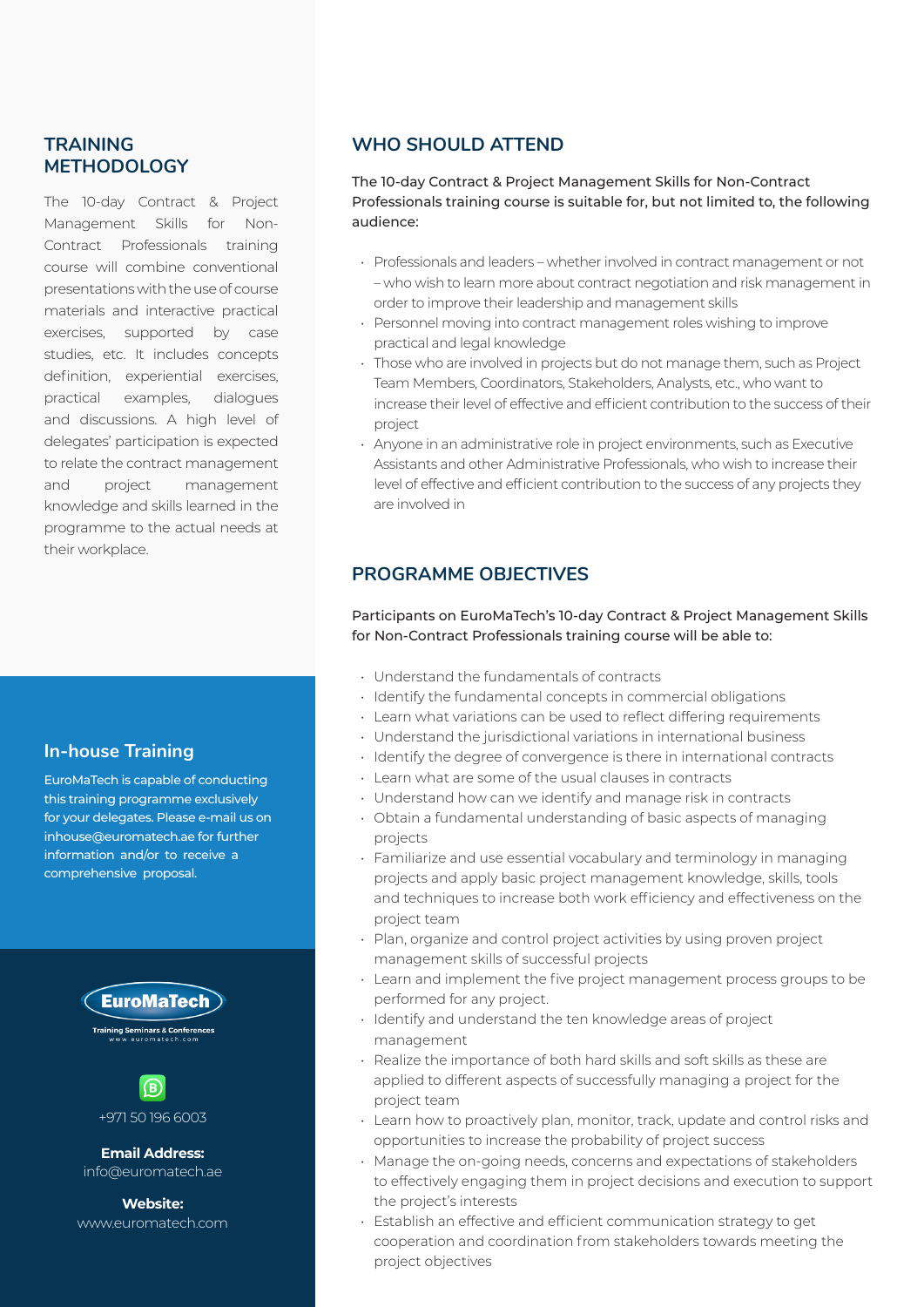# **COURSE OUTLINE**

## **1ST WEEK**



### **Day 3**

#### Types Of Contractual Agreement

- Distinguish between the various contracts
- Consider different commercial arrangements, and how these are covered by contracts
- Conventional contracts lump sum, schedule of rates, bills of quantities, reimbursable
- Other approaches risk and reward sharing, BOT contracts
- Different management approaches for different contracts

## **Day 1** An Introduction to Contracts

- Understand the notion of offer and acceptance
- Understand the importance of agreement of main terms
- Understand the implications of contractual agreement
- Understand the fundamentals of commercial law and obligations
- Understand the key relationships that underpin these obligations
- Understand the potential consequences for breach of contract
- Understand the concept of legal jurisdiction in contract

## **Day 2**

#### Commercial Relationships and **Obligations**

- Explain the contracting structure of international business relationships
- Understand some of the key terms used in the commercial world
- Explain what applied contract law is all about
- Understand the basic relationships involved in: Agency, Partnerships, International Sales (and use of Incoterms), Insurance, Intellectual Property, Dispute Resolution, Insolvency and Bankruptcy

### **Day 4**

#### Standard Contracts and Common Terms

- The concept of the model contract
- The use of industry and company standard terms
- A review of some of the clauses in common use in many types of contract including warranties, defects liability, variations, liquidated damages and penalties, limits of liability, suspension and termination
- The contract management issues arising from some of these clauses

## **Day 5**

#### Contract Management and Risk Assessment

- The role of the contract manager and administrator
- The methods for controlling third party risk
- The concept of consequential loss
- The concept of frustration of contract and Force Majeure
- Closing out contracts and keeping records

## **QUALITY CERTIFICATIONS & ACCREDITATIONS**

EuroMaTech is proud to be associated with the following accreditation bodies:













**MEMBER**



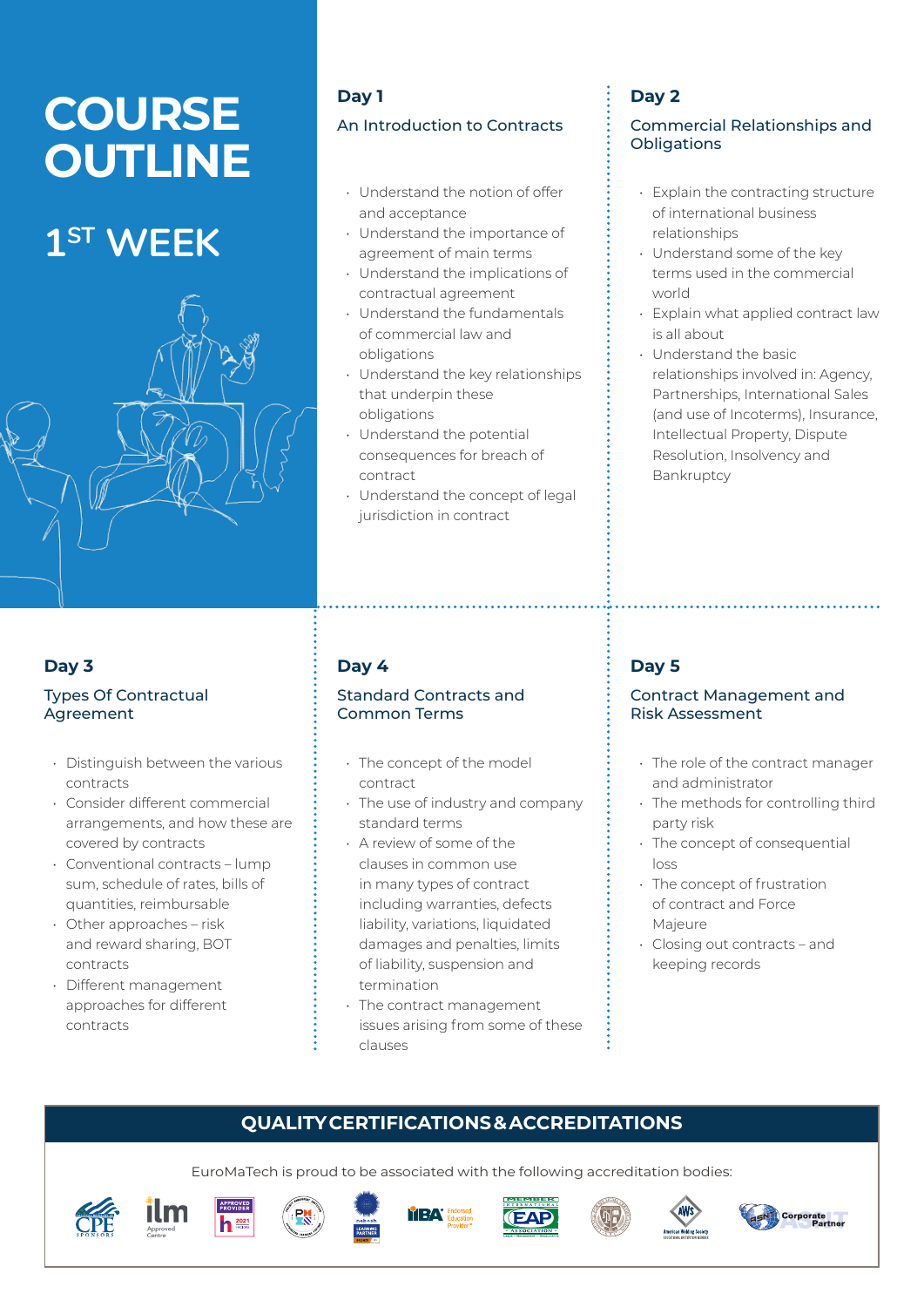# **COURSE OUTLINE 2ND WEEK**

#### **Day 6**

#### Project Management Overview

- What is a project?
- Definition of project management
- The pitfalls of not using project management
- Project vs. Operations
- The triple constraints in project management
- Stakeholders in project management
- Project life cycle
- Product life cycle
- Project phases
- The Hard/Soft skills in managing a project
- The ISO-21500 Guidance for project management
- Project Management: The Process Context
- Project Management: The Organizational Context
- Critical Success Factors (CSFs) in managing projects
- The Project Management Office (PMO)

#### Responsibilities & Competencies of the Project Team Members

- Project Management: The Interpersonal and Behavioural Context
- Responsibilities of the project team member
- Common challenges of the project team member
- Skill requirements of the project team member
- Functional competencies of the project team member

#### **Day 7**

#### Project Management Processes

- Initiating
- Planning
- Executing
- Monitoring and Controlling
- Closing

#### Project Management Knowledge Areas

- Project integration management
- Project scope management
- Project time management
- Project cost management
- Project quality management
- Project human resource management
- Project communication management
- Project risk management
- Project procurement management
- Project stakeholder management

#### Project Initiation

- Develop the project charter
- Identify stakeholders
- Establish the preliminary project team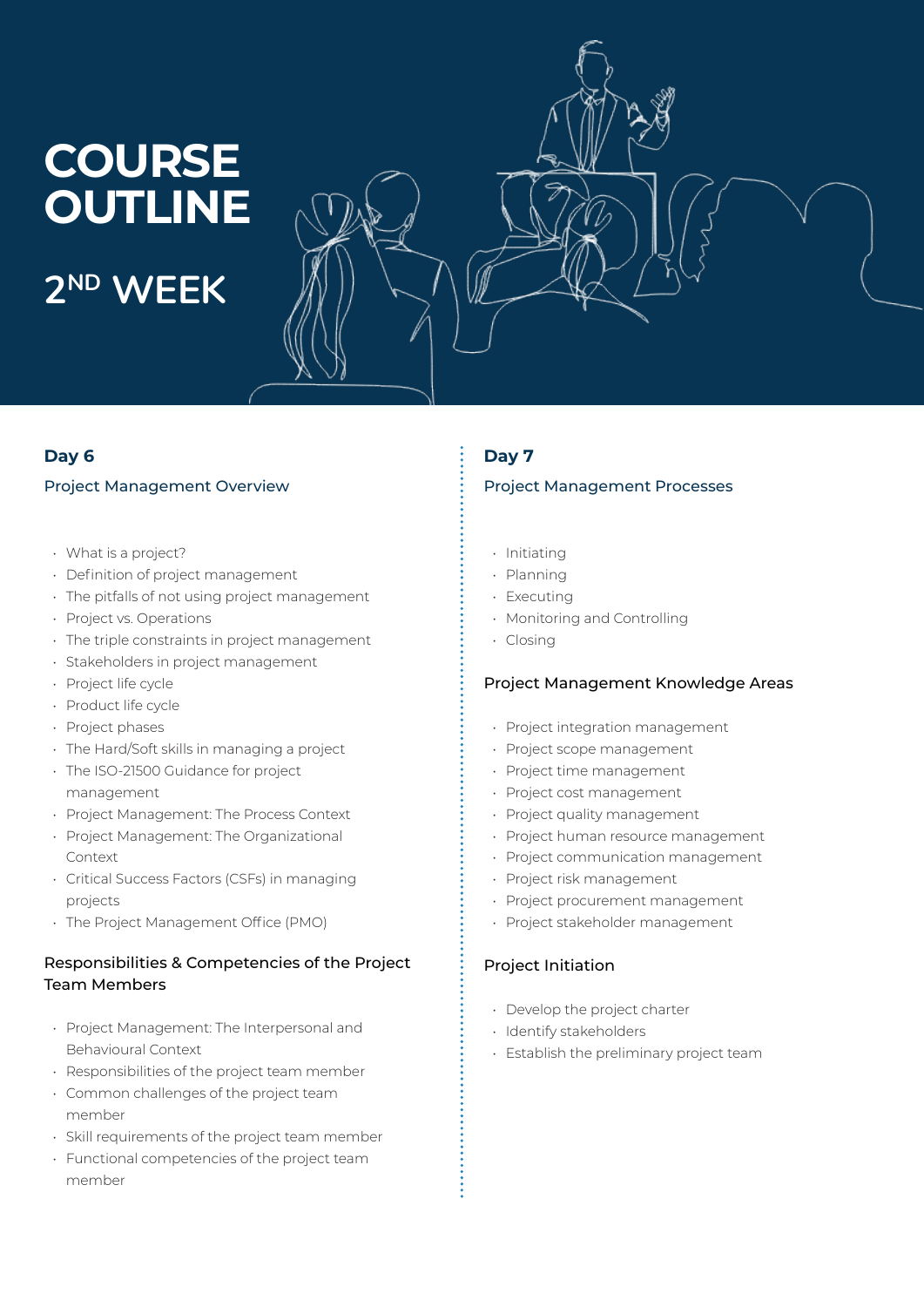# **COURSE OUTLINE 2ND WEEK**

## **Day 8**

#### Project Planning

- What is project planning?
- The project planning process
- Review project requirements
- Conduct the Project Kick-off meeting
- The Work Breakdown Structure (WBS)
- The Organization Breakdown Structure (OBS)
- The Responsibility Assignment Matrix (RAM)
- Scope planning
- Schedule planning
- Cost planning
- Quality planning
- Human resource planning
- Communications planning
- Risk planning
- Procurement planning
- Stakeholder management planning
- The change control process
- The project plan

### **Day 9**

#### Project Execution, Monitoring & Control

- Manage and coordinate project execution
- Manage productive meetings
- Manage technical performance
- Manage schedule, cost and resource performances
- Manage risks, issues and opportunities
- Manage and control changes
- Manage project team interfaces
- Manage stakeholder relationship
- Manage deliverables tracking
- Project monitoring and control approach

## **Day 10** Project Closure

- Project closure objectives
- Close procurement contracts
- The  $\hat{a} \in \text{cePunch-list}$ approach
- Administrative closure
- The project completion checklist
- Hand Off deliverables
- Close project
- Obtain and update lessons learned
- Post project evaluations
- Communicate project achievements
- Celebrate and reward performances
- Transition to Operations & Maintenance